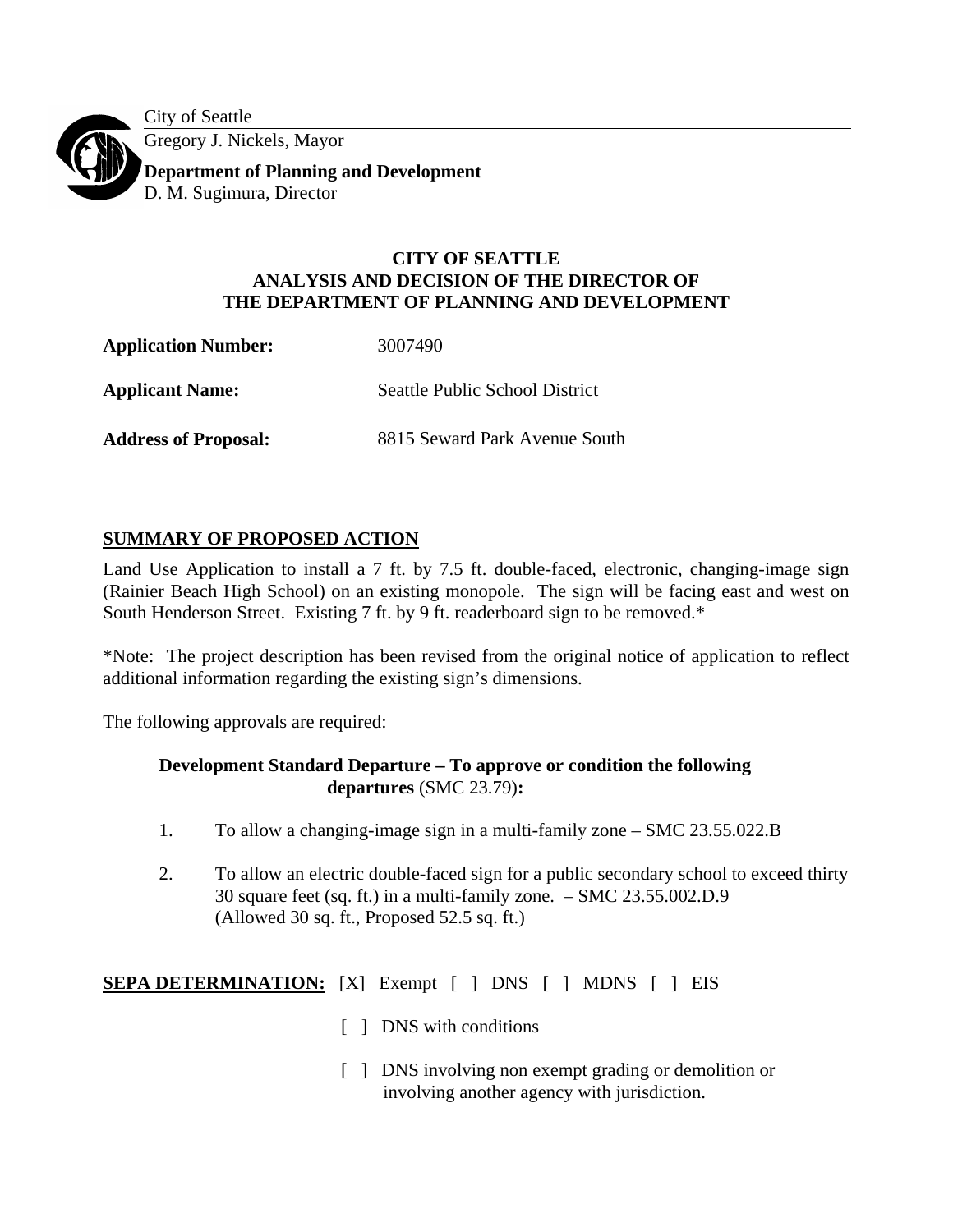## **BACKGROUND INFORMATION**

### Site and Vicinity Description

The existing Rainier Beach High School Campus encompasses approximately 21.58 acres located in Southeast Seattle. This triangular-shaped site is a split zone property located within both the Single Family 5000 (SF 5000), Lowrise 1 (L-1) and Lowrise 3 (L-3) zones. This Campus is bounded on the west by residential and commercial uses; on the north by Cloverdale Place South; on the northeast by single family residences and 53<sup>rd</sup> Avenue South; on the east by Seward Park Avenue South; and on the south by South Henderson Street. The school site consists of a main two-story educational building comprising of a performing arts auditorium, library, commons areas, gymnasiums, classrooms and offices; several athletic fields; detached accessory buildings; and surface parking areas.

The Campus abuts four (4) streets: Cloverdale Place South, 53<sup>rd</sup> Avenue South, Seward Park Avenue South and South Henderson Street. 53<sup>rd</sup> Avenue South is considered a non-arterial street. Both Seward Park Avenue South and South Henderson Street are considered Secondary Arterials; and Cloverdale Place South is considered a Collector Arterial, all pursuant to SMC Chapter 23.53.

Surrounding properties east and north of the subject property are also zoned SF 5000 and L-3. Both L-3 and Neighborhood Commercial 3 (NC3-40) zones are south of the subject site. Neighborhood Commercial 2 Pedestrian (NC2P-40) and Neighborhood Commercial 2 (NC2-40) are the zoning designations west of the proposal. Existing developments in vicinity of the subject site are as follows: single family residences and a City-owned Park (Beer Sheva Park) to the north and east; apartments, retail, car wash facility and other commercial uses to the west; a multiretail/grocery store complex (Saars Market Place, Rite Aide, etc.), King County facility (pump station) and apartments (Lake Washington Apartments) to the south.

### Proposal

The Seattle School District ("District") proposes to install a 7' by 7.5' (52.5 square foot (sq. ft.)) double-faced, electronic, changing-image sign with LED monochrome display on an existing monopole along the South Henderson Street frontage of the Rainier Beach High School property. The proposed internally illuminated east-west facing sign, with an overall height of 20.75' to the base of the existing pole, would be designed to accommodate a changeable and movable image and three (3) lines of messaging. The internal illumination is proposed to be on a timer that would shut off between 10 p.m. to 7:00 a.m. It would replace an existing slightly larger (7' by 9') doublefaced readerboard sign. The existing sign and proposed sign is situated on that portion of the property that is zoned L-3.

### Public Comments

The required public comment period ended on November 11, 2008. DPD received one written comment regarding this proposal. The constituent requested a fourteen (14) day extension of the comment period and stated this proposal may have potentially detrimental impacts to neighborhoods and traffic safety. This same constituent also explained if this proposal is granted, a condition should be included to not allow the following sign displays: commercial advertisements, references to private businesses, or logos.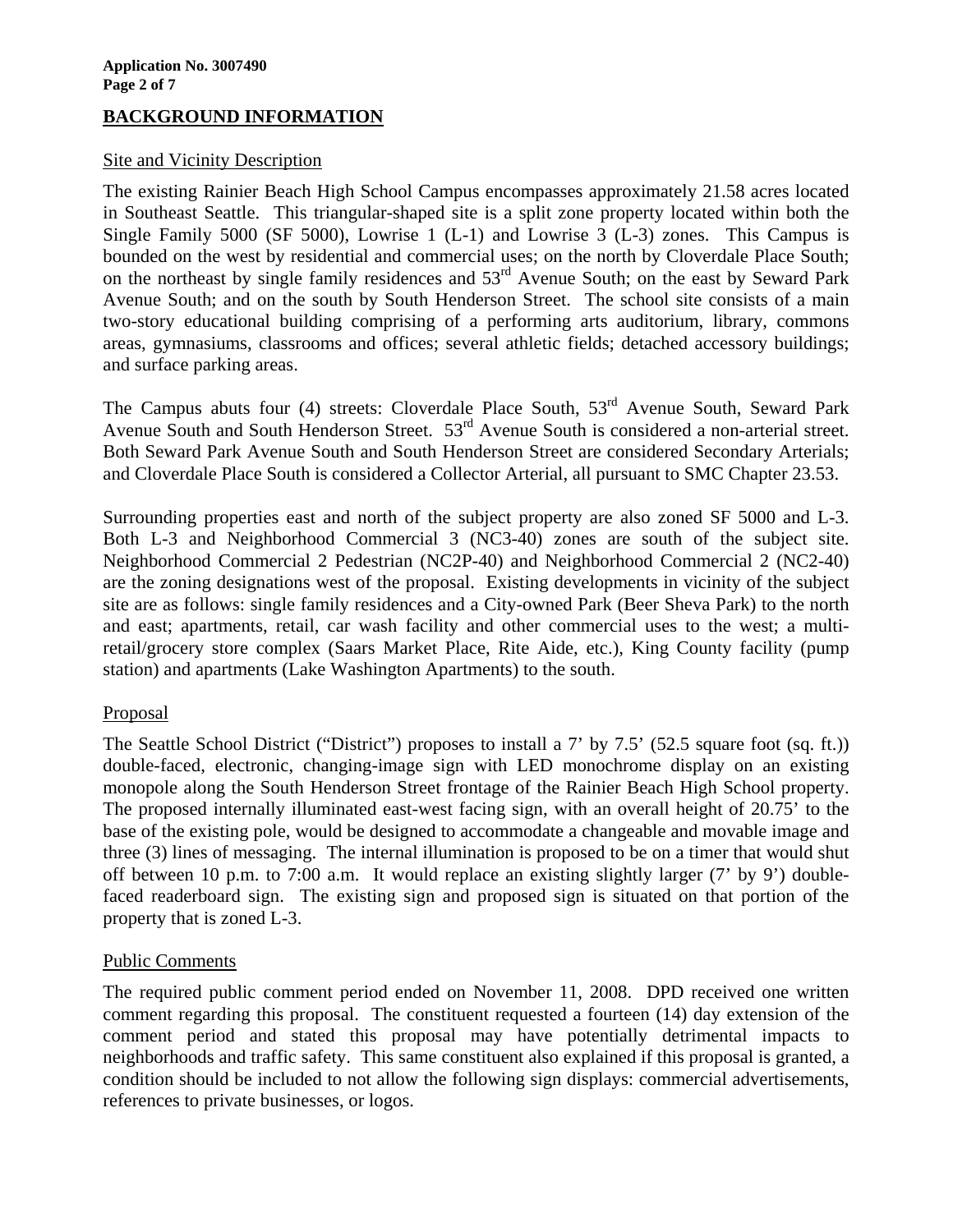Development Standard Departure Committee Meeting

One public meeting of the Development Standard Departure Advisory Committee ("Advisory Committee") was held on June 26, 2008 to consider development standard departures for the school proposal. The Department of Neighborhoods prepared and submitted a report to document public testimony and make recommendations to DPD for modifications to land use code development standards. The report contains a majority report, committee minutes and public comments. Public comments at the meeting focused on questions regarding the future sign's specifications and maintenance plan, sign message content and message relay methods (blinking, streaming, etc.). For further detail, this report is available at DPD in the Master Use Permit file for this project.

### **ANALYSIS – Development Standard Departure**

The Development Standard Departure process is being conducted pursuant to the provisions of Seattle Municipal Code sections 23.79.002-.012. Pursuant to these provisions an Advisory Committee was convened, public comment was received, and a written recommendation to the Director of DPD was made. This analysis and decision is made pursuant to the requirements of SMC section 23.79.010 that the Director determine the amount of departure to be allowed as well as mitigation measures to be imposed. The Director's decision shall be based on an evaluation of the factors set forth in Section 23.79.008, the majority recommendations and minority reports of the Advisory Committee, comments at the public meeting(s) and other comments from the public. If the Director of DPD modifies the recommendations of the Advisory Committee, the reasons for the modification shall be put forth in writing.

In reviewing the departure request, Section 23.79.008 directs the Advisory Committee to *"gather and evaluate public comment"*, and to *"recommend maximum departures which may be allowed for each development standard from which a departure has been requested"*. It states, "*Departures shall be evaluated for consistency with the objectives and intent of the City's Land Use Code......, to ensure that the proposed facility is compatible with the character and use of its surroundings"*. The Advisory Committee is directed to consider and balance the interrelationships among the following factors:

- *A. Relationship to Surrounding Areas: The advisory committee shall evaluate the acceptable or necessary level of departure according to:* 
	- *1. Appropriateness in relation to the character and scale of the surrounding area;*
	- *2. Presence of edges (significant setbacks, major arterials, topographic breaks, and similar features) which provide a transition in scale;*
	- *3. Location and design of structures to reduce the appearance of bulk;*
	- *4. Impacts on traffic, noise, circulation and parking in the area; and*
	- *5. Impacts on housing and open space.*

*More flexibility in the development standards may be allowed if the impacts on the surrounding community are anticipated to be negligible or are reduced by mitigation; whereas, a minimal amount or no departure from development standards may be allowed if the anticipated impacts are significant and cannot be satisfactorily mitigated.*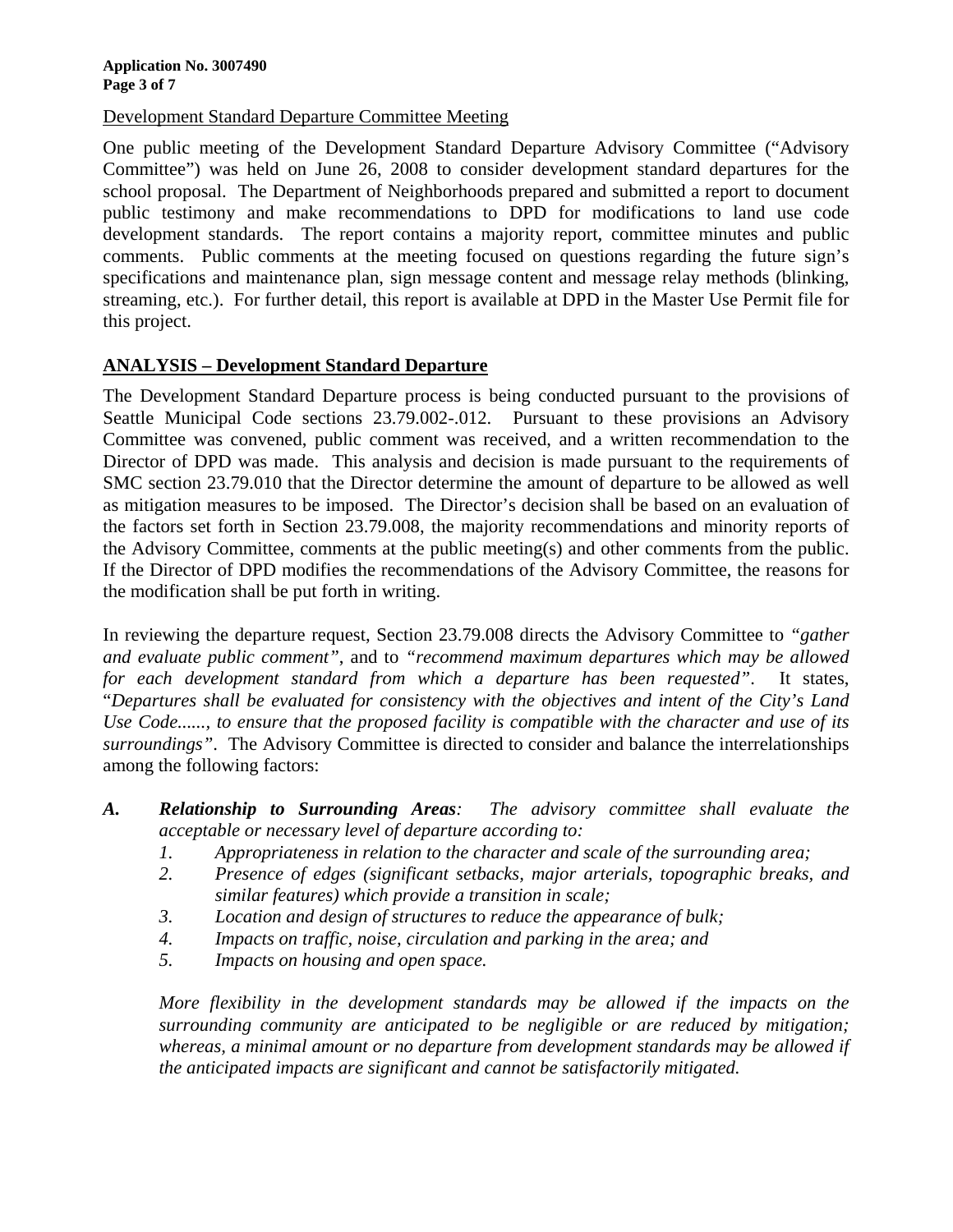#### **Application No. 3007490 Page 4 of 7**

*B. Need for Departure: The physical requirements of the specific proposal and the project's relationship to educational needs shall be balanced with the level of impacts on the surrounding area. Greater departures may be allowed for special facilities, such as a gymnasium, which are unique and/or integral and necessary part of the educational process; whereas, a lesser or no departure may be granted for a facility which can be accommodated within the established development standards.* 

### Departure Request and Advisory Committee Recommendation

In January 2008, the Seattle School District requested the Director to initiate the departure process for Rainier Beach High School. One departure was requested-that departure being from a combined required sign type and sign size. One double-faced 63 sq. ft. readerboard pole sign currently exists at the subject site. After the completed modernization of the Rainier Beach sign, the proposed changing-image sign will be decreased to 52.5 sq. ft. and installed on top of the existing sign pole. This type of sign and sign size is not allowed outright on multi-family zoned property. Therefore, a departure to allow for a 52.5 sq. ft. changing-image sign is necessary. Table A describes the proposed departure request based on plans submitted to DPD.

| <b>Table A</b>                        |                                                                                                                         |                                               |
|---------------------------------------|-------------------------------------------------------------------------------------------------------------------------|-----------------------------------------------|
| <b>Development</b><br><b>Standard</b> | <b>Required/Allowed</b>                                                                                                 | <b>Proposed</b>                               |
| Sign Type 23.55.022.B                 | No flashing, changing-image or<br>message board signs shall be<br>permitted in multi-family<br>zones.                   | A changing-image sign.                        |
| Sign Size 23.55.022.D.9               | One (1) electric double-faced<br>identifying sign, not to exceed<br>30 sq. ft. of area for public<br>secondary schools. | An electric double-faced 52.5<br>sq. ft. sign |

The Advisory Committee met on June 26, 2008. At the meeting, the Advisory Committee determined that the requested departure was MINOR in nature. During this same meeting the Advisory Committee listened to public comment and recommended APPROVAL of the above mentioned departure. Details of the recommendation were captured in an August 2008 report prepared by the Department of Neighborhoods (DON) and forwarded to DPD.

## Director's Analysis

## *A. Relationship to Surrounding Areas:*

*1. Appropriateness in relation to the character and scale of the surrounding area;* 

 The school itself is similar in scale and character with the surrounding neighborhood. The school campus is large. Surrounding private development-retail stores, multi-retail/grocery store complex and apartments-as well as another Seattle Public School campus consisting of two schools (Southlake High School and South Shore Elementary/middle School) and a Seattle Parks and Recreation Department (SPAR) community center (Rainier Beach) located near the Rainer Beach High School are similar in scale to the subject property.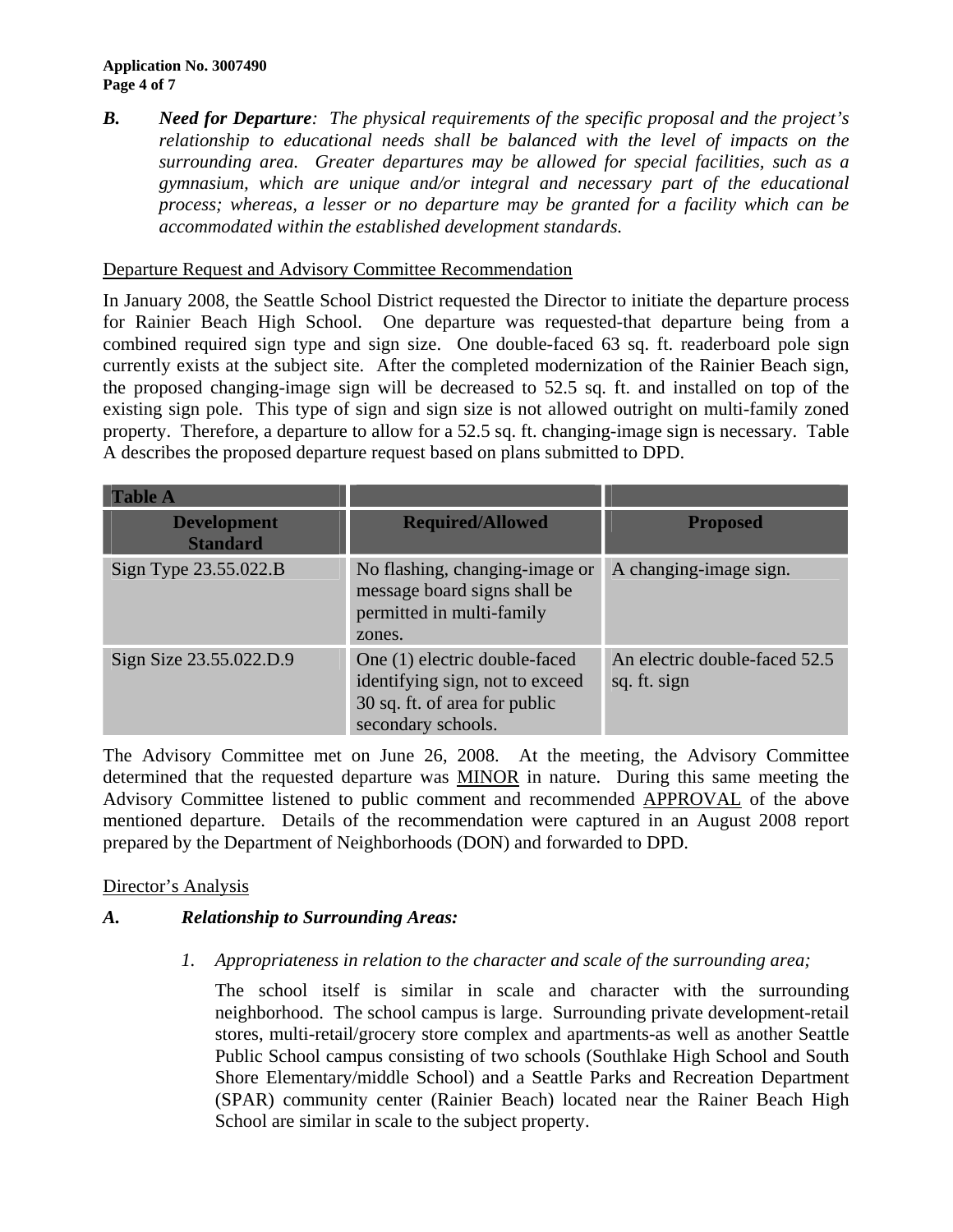In reviewing the school departure for sign size, DPD concurs with the Advisory Committee that this request is appropriate. The proposed 52.5 sq. ft. sign will replace an existing sign which is comparatively larger is size (63 sq. ft.). Additionally, many pole signs associated with surrounding development exist within close proximity of the subject site. Therefore, the proposed sign's size is in scale with the school itself and surrounding development.

In turn, a potential negative impact arises from the combination of the illumination and changeable image abilities of the proposed sign-specifically in terms of light and glare impacts. However, considering that the proposed signage will be facing an easterly and westerly direction away from the residential property south of the school, light and glare impacts to the residents aren't expected to occur.

 *2. Presence of edges (significant setbacks, major arterials, topographic breaks, and similar features) which provide a transition in scale;* 

The impact of the proposed sign is minimal because it replaces an existing larger sign and is proposed to be affixed to the existing sign pole in the same location. Additionally, this sign will be located on the north side of South Henderson Street which is a moderately used arterial with several transit stops.

 *3. Location and design of structures to reduce the appearance of bulk;* 

The proposed sign is smaller in size and scale to the existing sign; and will be affixed on top of the existing sign's pole. Therefore this criterion is adequately mitigated.

 *4. Impacts on traffic, noise, circulation and parking in the area; and* 

Installation of the proposed double-faced electronic changing-image sign on an existing monopole situated on South Henderson Street isn't expected to result in an increase to noise, circulation and parking in the area. However, further discussion concerning impacts to traffic as it relates to vehicle safety is warranted.

Signs with movement can cause driver distraction which could possibly lead to accidents involving pedestrians, motorists and cyclists. Questions and concerns were raised regarding the effects of light, glare and changeable imaging as they relate to vehicle safety at the departure meeting. Some Advisory Committee members feared that motorist might become distracted by rapidly blinking changing messages, moving images or light glare. Ultimately, there was a general consensus that the sign imaging should not include rapidly moving graphics, quick changing messages and glaring light. The Committee was further reassured this would not occur because the District representative (Mike Skutack) stated a shut-off period (between 10 p.m. to 6:45 a.m.) would be implemented automatically by a timer and the sign operations would be under the control of the principal's office staff. It is for these reasons that the Committee chose not to impose any conditions.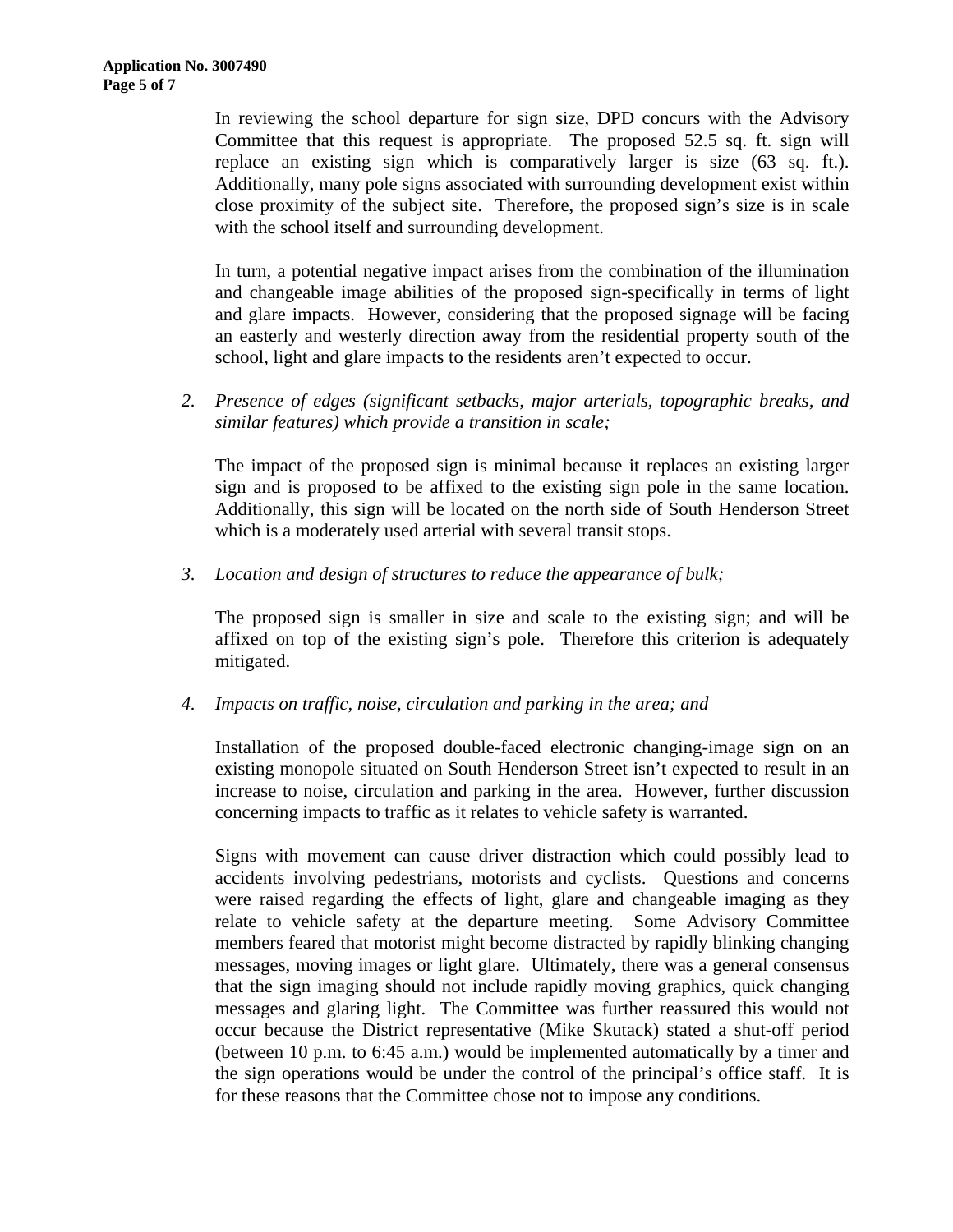DPD agrees with the Advisory Committee's concerns and concurs that the proposed shut-off period via an automatic timer is appropriate to assist in mitigating the effects of light and glare to oncoming motorist. Yet, more specific guidance is necessary to mitigate potential future impacts associated with sign movement. Therefore, as a condition of approval, only static messaging will be allowed.

### *5. Impacts on housing and open space.*

The proposed sign departures aren't expected to have any impacts on existing open space. Additionally, no impacts to housing are expected because the proposed sign will be situated perpendicular from the closest residential property which is across the street and south of the proposed sign. Thus, potential impacts associated with light and glare on adjacent residences is expected to be minimal.

*B. Need for Departure: The physical requirements of the specific proposal and the project's relationship to educational needs shall be balanced with the level of impacts on the surrounding area. Greater departures may be allowed for special facilities, such as a gymnasium, which are unique and/or integral and necessary part of the educational process; whereas, a lesser or no departure may be granted for a facility which can be accommodated within the established development standards.* 

> The Seattle School District identifies the need to efficiently communicate Rainier Beach school events to parents and the community at-large. It is the District's experience that effective outreach to the parents and surrounding community tends to create more positive involvement and support for the school activities and organizations. Currently, school messages are communicated via one (1) existing 63 sq. ft. double-faced readerboard pole sign. The Rainier Beach Staff and PTSA have voiced that the existing pole sign is outdated; doesn't have adequate space to allow for multiple messages; and necessitates sign lettering be manually updated on a daily basis. In order to correct these inefficiencies, the District requests to install a 52.5 sq. ft. double-faced electronic changing-image sign on the existing monopole in order to modernize the existing Rainier Beach High School pole sign.

> The Seattle Public School Board Policies and Procedures manual includes detailed language regarding specific limitations on District and school based advertising. Section E02.01.B.3 of this document cites, *"Advertising will not be permitted on scoreboards, reader-boards, building facades, walls or floors, or in Memorial Stadium or District athletic fields."* This same manual (E02.01.E.1) also defines advertisement as *"...an oral, written or graphic statement made by the producer, manufacturer, or seller of products, equipment, or services which call for the public's attention, or services. This includes the visible promotion of product logos for other than identification purposes."* Also, new signage must meet several code standards, including current development standards in the Land Use Code. Per SMC 23.55.022.B and 23.55.022.D.9, an electronic changing-image sign larger that 30 sq. ft. is not allowed for a public high school located within a multi-family zoned area. In order to meet the educational and social requirements adopted by the District, two (2) departures from the Land Use Code was required.